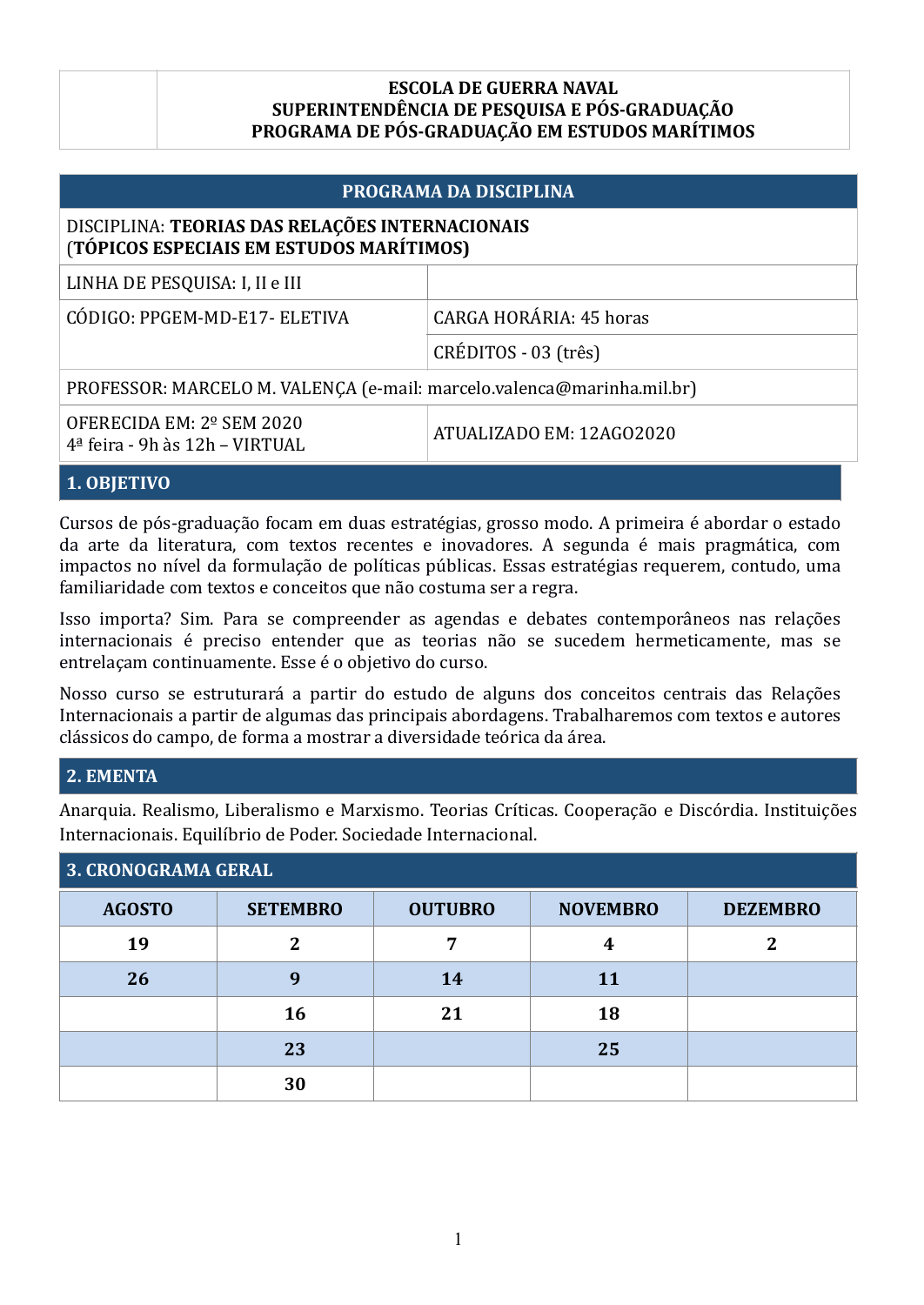# **4. PROGRAMA DAS AULAS**

| <b>Aula</b> | Data  | Conteúdo                                                                                                                                                                                                                                                                                                                                                                                                                                                                                                                                                                                                                                                                                                                                                                                                                                                                                                                                                  |  |
|-------------|-------|-----------------------------------------------------------------------------------------------------------------------------------------------------------------------------------------------------------------------------------------------------------------------------------------------------------------------------------------------------------------------------------------------------------------------------------------------------------------------------------------------------------------------------------------------------------------------------------------------------------------------------------------------------------------------------------------------------------------------------------------------------------------------------------------------------------------------------------------------------------------------------------------------------------------------------------------------------------|--|
| 01          | 19AGO | Tema: INTRODUÇÃO AO CURSO. APRESENTAÇÃO DO PROGRAMA.                                                                                                                                                                                                                                                                                                                                                                                                                                                                                                                                                                                                                                                                                                                                                                                                                                                                                                      |  |
| 02          | 26AGO | Tema: Níveis de análise<br>Leitura para aula:<br><sup>®</sup> SINGER, David. "The Level-of-Analysis Problem in International Relations". World Politics 14, 1961,<br>p. 77-92.<br>WALTZ, Kenneth. O Homem, O Estado e a Guerra: uma análise teórica. São Paulo: Martins Fontes,<br>2004, p. 3-21 (Cap. 1)<br>WALTZ, Kenneth. Theory of International Politics. Reading: Addison Wesley, 1979, p. 1-17 (Cap. 1).<br>. YURDUSEV, A. Nuri. "'Level of Analysis' and 'Unit of Analysis': a case for distinction. Millennium:<br>Journal of International Studies 22 (1), 1993, p. 77-88.<br>ONUF, Nicholas. "Levels". European Journal of International Relations 1 (1), 1995, p. 35-58.<br>$\circledbullet$                                                                                                                                                                                                                                                  |  |
| 03          | 02SET | Tema: A Anarquia Internacional I<br>Leitura para aula:<br>• HOBBES, Thomas. Leviatã. Disponível em <http: 3207="" 3207-<br="" 3207-h="" files="" www.gutenberg.org=""><math>h.htm</math>, Cap. 13<br/>ROUSSEAU, Jean-Jacques. Rousseau e as Relações Internacionais. Brasília: Editora UnB, 2003,<br/><math>\bullet</math><br/>p. 47-59.<br/>• HERZ, John. "Idealist Internationalism and the Security Dilemma". World Politics 2 (2), 1950,<br/>p. 157-180.<br/><sup>®</sup> WALTZ, Kenneth. Theory of International Politics. Reading: Addison Wesley, 1979, p. 102-128<br/>(Cap. 6).<br/><sup>®</sup> BUZAN, Barry; LITTLE, Richard; JONES, Charles. The Logic of Anarchy: Neorealism to Structural<br/>Realism, p. 132-154 (Cap. 8).<br/>JAHN, Beate. "IR and the State of Nature: the cultural origins of a ruling ideology". Review of<br/><math display="inline">\bullet</math><br/><b>International Studies</b> 25 (3), 1999, p. 411-434.</http:> |  |
| 04          | 09SET | Tema: A Anarquia Internacional II<br>Leitura para aula:<br>· JERVIS, Robert. "Cooperation Under the security Dilemma". World Politics 30 (2), 1978, p. 167-214.<br>• AXELROD, Robert; KEOHANE, Robert. "Achieving Cooperation Under Anarchy: Strategies and<br>Institutions". World Politics 38 (1), 1985, p. 226-254.<br>• GRIECO, Joseph M. "Anarchy and the Limits of Cooperation: a Realist critique of the newest Liberal<br>Institutionalism". International Organisation 42 (3), 1988, p. 485-507.<br>MILNER, Helen. "The Assumption of Anarchy in International Relations Theory: a critique". Review of<br>$\bullet$<br><b>International Studies</b> 17 (1), 1991, p. 67-85.<br>GLASER, Charles "Realists as Optimists: Cooperation as Self-Help". International Security 19 (3),<br>$\bullet$<br>1995, p. 50-90.                                                                                                                                |  |
| 05          | 16SET | Tema: A Anarquia Internacional III<br>Leitura para aula:<br>• SCHMIDT, Brian. The Political Discourse of Anarchy: A Disciplinary History of International<br>Relations. Albany: SUNY Press, 1998, p. 15-42 (Cap.1).<br><sup>®</sup> WENDT, Alexander. Social Theory of International Politics. Cambridge: Cambridge University Press,<br>1999, p. 246-312 (Cap. 6).<br><sup>®</sup> ASHLEY, Richard. "Untying the Sovereign State: A Double Reading of the Anarchy Problematique".<br>Millennium: Journal of International Relations 17 (2), 1988, p. 227-262.<br>ONUF, Nicholas. World of Our Making: Rules and Rule in Social Theory and International Relations.<br>Columbia: University of South Carolina Press, 1989, p. 96-126 (Cap. 3).<br>• WALKER, R. B. J. "The Double Outside of the Modern International". Ephemera 6 (1), 2006, p. 56-69.                                                                                                    |  |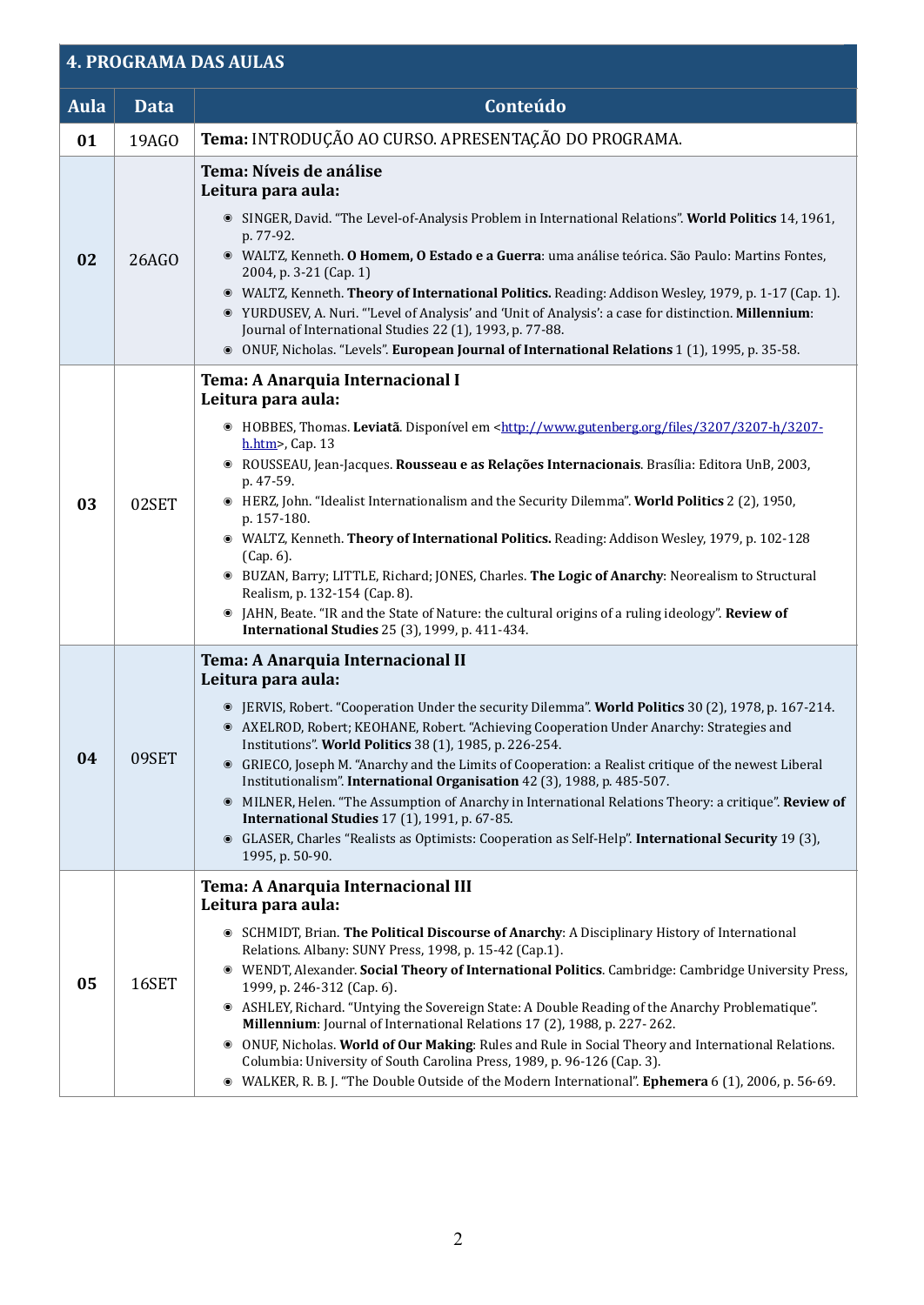| 06 | 23SET | <b>Tema: A Sociedade Internacional I</b><br>Leitura para aula:<br><b>• BULL, Hedley. A Sociedade Anárquica.</b> Brasília: Editora UnB, 2002, p. 7-90 (Caps. 1-3).<br>© LITTLE, Richard. "The English School's Contribution to the Study of International Relations".<br>European Journal of International Relations 6 (3), 1995, p. 35-58.<br>ROBERSON, Barbara A. "Law, Power and the Expansion of International Society". In: NAVARI, Cornelia<br>$\circledbullet$<br>(ed.). Theorising International Society: English School Methods. Londres: Palgrave Macmillan, 2009,<br>p. 189-208 (Cap. 9).                                                                                                                                                                                                                                                                                                                                                                                                                                                                                                                                                                                                                                                                                                                                                                                                                                                                                                                                                                    |  |
|----|-------|------------------------------------------------------------------------------------------------------------------------------------------------------------------------------------------------------------------------------------------------------------------------------------------------------------------------------------------------------------------------------------------------------------------------------------------------------------------------------------------------------------------------------------------------------------------------------------------------------------------------------------------------------------------------------------------------------------------------------------------------------------------------------------------------------------------------------------------------------------------------------------------------------------------------------------------------------------------------------------------------------------------------------------------------------------------------------------------------------------------------------------------------------------------------------------------------------------------------------------------------------------------------------------------------------------------------------------------------------------------------------------------------------------------------------------------------------------------------------------------------------------------------------------------------------------------------|--|
| 07 | 30SET | Tema: A Sociedade Internacional II<br>Leitura para aula:<br><sup>®</sup> WENDT, Alexander. Social Theory of International Politics. Cambridge: Cambridge University Press,<br>1999, p. 1-44 (Cap. 1).<br>RUGGIE, John Gerard. "What Makes the World Hang Together? Neo- Utilitarianism and the Social<br>$\bullet$<br>Constructivist Challenge". International Organization 52 (4), 1998, p. 855-885.<br>ONUF, Nicholas. World of Our Making: Rules and Rule in Social Theory and International Relations.<br>$\bullet$<br>Columbia: University of South Carolina Press, 1989, p. 196-227 (Cap. 6).                                                                                                                                                                                                                                                                                                                                                                                                                                                                                                                                                                                                                                                                                                                                                                                                                                                                                                                                                                    |  |
| 08 | 070UT | Tema: Equilíbrio de poder<br>Leitura para aula:<br>• MORGENTHAU, Hans. Política entre as Nações. Brasília: Editora UnB, 2002, p. 321-417 (Parte IV).<br>WALTZ, Kenneth. Theory of International Politics. Reading: Addison Wesley, 1979, p. 102-128 (Cap.<br>$6$ ).<br><b>WENDT, Alexander. Social Theory of International Politics.</b> Cambridge: Cambridge University Press,<br>1999, p. 47-138 (Cap. 2-3).<br>• WALT, Stephen M. Alliance Formation and the Balance of World Power. International Security 9 (4),<br>1985, p. 3-43<br>SCHWELLER, Randall. "Bandwagoning for Profit: Bringing the Revisionist State Back In".<br><b>International Security 19 (1), 1994, p. 72-107.</b>                                                                                                                                                                                                                                                                                                                                                                                                                                                                                                                                                                                                                                                                                                                                                                                                                                                                             |  |
| 09 | 140UT | Tema: Primeira Avaliação<br>As perguntas da avaliação serão enviadas a partir das 10AM por email. A avaliação deverá ser<br>devolvida ao professor até às 12h00 do dia 22 de outubro.                                                                                                                                                                                                                                                                                                                                                                                                                                                                                                                                                                                                                                                                                                                                                                                                                                                                                                                                                                                                                                                                                                                                                                                                                                                                                                                                                                                  |  |
| 10 | 210UT | Tema: Primeira Avaliação<br>Tempo dedicado à confecção da primeira avaliação. A avaliação deverá ser devolvida ao professor até<br>às 12h00 do dia 22 de outubro.                                                                                                                                                                                                                                                                                                                                                                                                                                                                                                                                                                                                                                                                                                                                                                                                                                                                                                                                                                                                                                                                                                                                                                                                                                                                                                                                                                                                      |  |
| 11 | 04NOV | Tema: Instituições Internacionais*<br>Leitura para aula:<br>• YOUNG, Oran. "Regime Dynamics: the rise and fall of international regimes". International<br><b>Organisation</b> 36 (2), 1982, p. 277-297.<br>KRASNER, Stephen. "Structural Causes and Regimes Consequences: Regimes as Intervening Variables".<br>$\bullet$<br>International Organization 36 (1), 1982, p. 185-206.<br>STRANGE, Susan. Cave Hic Dragones: A Critique of Regime Analysis. International Organization 36<br>$\circledbullet$<br>(2), 1982, p. 479-496.<br>KEOHANE, Robert O. "International Institutions: Two Approaches". International Studies Quarterly<br>$\bullet$<br>32 (4), 1988, p. 379-396.<br>MEARSHEIMER, John. "The False Promise of International Institutions". International Security<br>$\bullet$<br>19 (3), 1995, p. 5-49<br>MARTIN, Lisa; SIMMONS, Beth. "Theories and Empirical Studies of International Institutions".<br>$\bullet$<br>International Organization 52 (4), 1998, p. 729-757.<br>KATZENSTEIN, Peter. J.; KEOHANE, Robert. O.; KRASNER, Stephen. D. International Organization and<br>$\circledbullet$<br>the Study of World Politics. International Organization 52 (4), 1998, p. 645-685.<br>ONUF, Nicholas. Institutions, intentions and international relations. Review of International<br>$\bullet$<br>Studies 28, 2002, p. 211-228.<br>STERLING-FOLKER, Jennifer. Competing Paradigms or Birds of a Feather? Constructivism and<br>$\bullet$<br>Neoliberal Institutionalism Compared. International Studies Quarterly 44 (1), mar. 2000, p. 1-24. |  |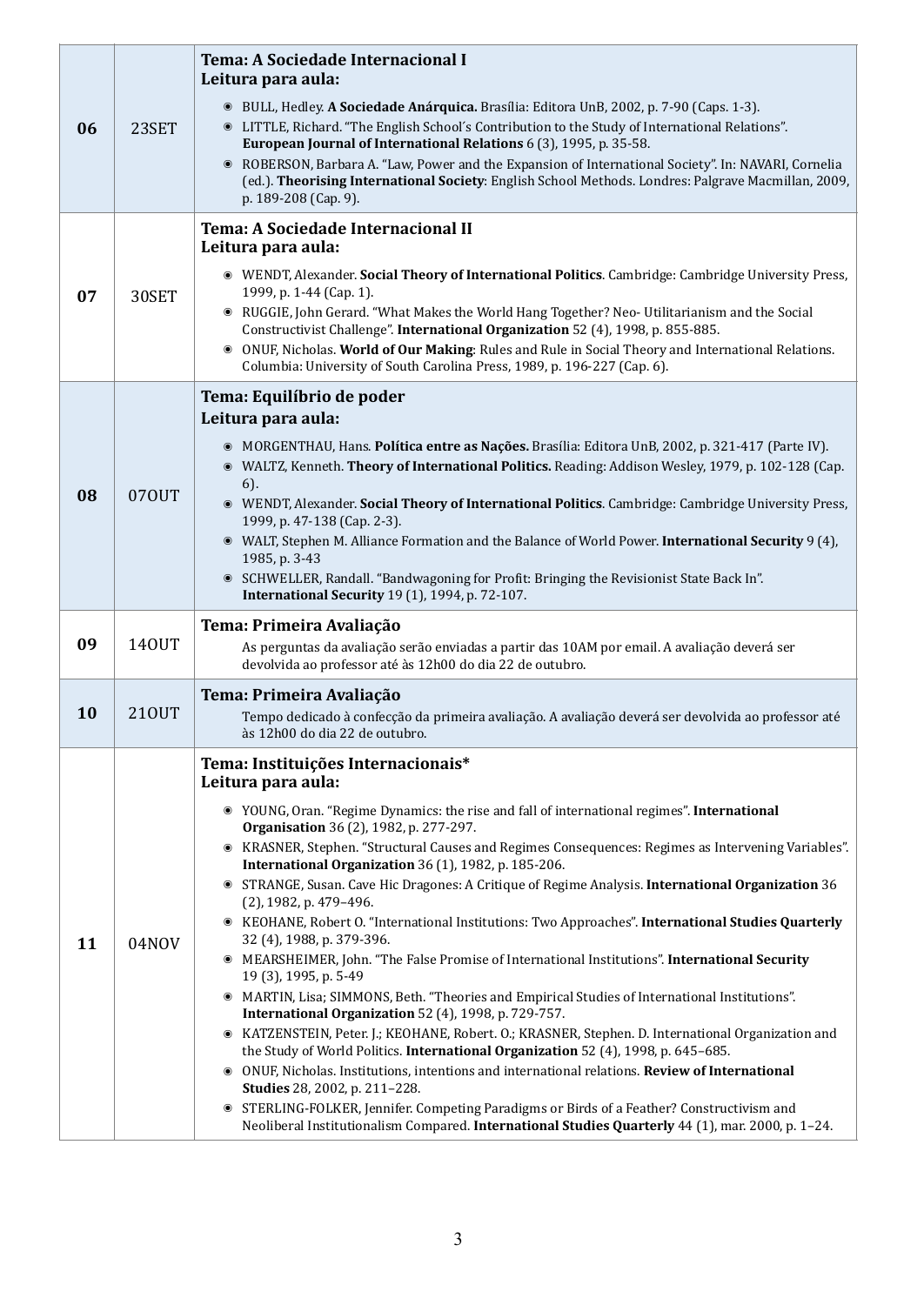|    |              | <b>Tema: O Realismo Político</b><br>Leitura para aula:                                                                                                                                                                                                                                                                                                                                                                                                                                                                                                                                                                                                                                                                                                                                                                                                                                                                                                                                                                                                                                                                                    |
|----|--------------|-------------------------------------------------------------------------------------------------------------------------------------------------------------------------------------------------------------------------------------------------------------------------------------------------------------------------------------------------------------------------------------------------------------------------------------------------------------------------------------------------------------------------------------------------------------------------------------------------------------------------------------------------------------------------------------------------------------------------------------------------------------------------------------------------------------------------------------------------------------------------------------------------------------------------------------------------------------------------------------------------------------------------------------------------------------------------------------------------------------------------------------------|
| 12 | <b>11NOV</b> | • MORGENTHAU, Hans. <b>Política entre as Nações.</b> Brasília: Editora UnB, 2002, p. 3-86 (Cap. 1-3).<br>• TICKNER, J. Anne. Hans Morgenthau's Principles of Political Realism: A Feminist Reformulation.<br>Millennium: Journal of International Studies 17 (3), 1998, p. 429-440.<br>© LEGRO, Jeffrey; MORAVCSIK, Andrew. "Is Anybody Still a Realist?". International Security 24 (2),<br>1999, p. 5-55.<br>● FEAVER, Peter D. et al. "Brother, Can You Spare a Paradigm? (Or Was Anybody Ever a Realist?)".<br><b>International Security</b> 25 (1), 2000, p. 165-193.<br>• DONNELLY, Jack. Realism and International Relations. Cambridge: Cambridge University Press,<br>2000, p. 193-202.<br>• WIGHT, Colin; JOSEPH, Jonathan. "Scientific Realism and International Relations". In: ___; ___ (eds.).<br>Scientific Realism and International Relations. Nova Iorque: Palgrave Macmillan, 2010, p. 1-30.                                                                                                                                                                                                                           |
|    |              | Tema: A Contribuição Liberal<br>Leitura para aula:<br>• DOYLE, Michael. "Liberalism and World Politics". The American Political Science Review 80 (4),                                                                                                                                                                                                                                                                                                                                                                                                                                                                                                                                                                                                                                                                                                                                                                                                                                                                                                                                                                                    |
| 13 | <b>18NOV</b> | 1986, p. 1151-1169.<br>MORAVCSIK, Andrew. "Taking Preferences Seriously: A Liberal Theory of International Politics".<br>$\bullet$<br>International Organization 51 (4), 1997, p. 513-553.                                                                                                                                                                                                                                                                                                                                                                                                                                                                                                                                                                                                                                                                                                                                                                                                                                                                                                                                                |
|    |              | LITTLE, Richard. "The Growing Relevance of Pluralism?". In: SMITH, Steve; BOOTH, Ken; ZALEWSKI,<br>$\bullet$<br>Marysia (orgs). International Theory: Positivism and Beyond. Cambridge: Cambridge University<br>Press, 1996, p. 66-86.<br>OSIANDER, Andreas. "Rereading Early Twentieth-Century IR Theory: Idealism revisited".<br>$\circledcirc$<br>International Studies Quarterly 42, 1998, p. 409-432.                                                                                                                                                                                                                                                                                                                                                                                                                                                                                                                                                                                                                                                                                                                                |
| 14 | <b>25NOV</b> | Tema: O Marxismo na Política Internacional                                                                                                                                                                                                                                                                                                                                                                                                                                                                                                                                                                                                                                                                                                                                                                                                                                                                                                                                                                                                                                                                                                |
|    |              | Leitura para aula:<br>· WALLERSTEIN, Immanuel. "The Inter-State Structure of the Modern World-System". In: SMITH, Steve;<br>BOOTH, Ken; ZALEWSKI, Marysia (orgs). International Theory: Positivism and Beyond. Cambridge:<br>Cambridge University Press, 1996, p. 87-107.<br><b>EXECUTE:</b> GILPIN, Robert. The Political Economy of International Relations. Princeton: Princeton University<br>Press, 1987, p. 8-64.<br>· KUBÁLKOVÁ, Vendulka. "The Twenty Years' Catharsis: E. H. Carr and IR". In: KUBÁLKOVÁ, Vendulka;<br>ONUF, Nicholas; KOWERT, Paul (eds.). International Relations in a Constructed World. Londres:<br>Routledge, 1998, p. 25-57.<br>• DAVENPORT, Andrew. "Marxism in IR: Condemned to a Realist fate?" European Journal of<br>International Relations 19 (1), 2011, p. 27-48.                                                                                                                                                                                                                                                                                                                                  |
|    |              | Tema: A Produção do Conhecimento nas RI<br>Leitura para aula:                                                                                                                                                                                                                                                                                                                                                                                                                                                                                                                                                                                                                                                                                                                                                                                                                                                                                                                                                                                                                                                                             |
| 15 | 02DEZ        | O WIGHT, Martin. "Why Is There No International Theory?". In: BUTTERFIELD, H; WIGHT, Martin (orgs.)<br>Diplomatic Negotiations. Londres: George Allen & Unwin, 1966, p. 17-34.<br><sup>®</sup> HOFFMANN, Stanley. "An American Social Science: International Relations". Daedalus 106 (3), 1977,<br>p. 41-60.<br>• WÆVER, Ole. "The Sociology of a not so International Discipline: American and European<br>Developments in International Relations". International Organization 52 (4), 1998, p. 687-727.<br>TICKNER, Arlene. Seeing IR Differently: Notes from the Third World. Millennium: Journal of<br>$\bullet$<br><b>International Studies</b> 32 (2), 2003, p. 295-324.<br>• MATOS-ALA, Jacqui de. Making the invisible, visible: challenging the knowledge structures inherent in<br>International Relations Theory in order to create knowledge plural curricula. Revista Brasileira de<br>Política Internacional 60 (1), 2018, p. 289-318.<br>KRISTENSEN, Peter Marcus. The South in "Global IR": Worlding Beyond the 'Non-West' in the Case of<br>$\bullet$<br>Brazil. International Studies Perspectives 39, 2020, p. 1-22. |

1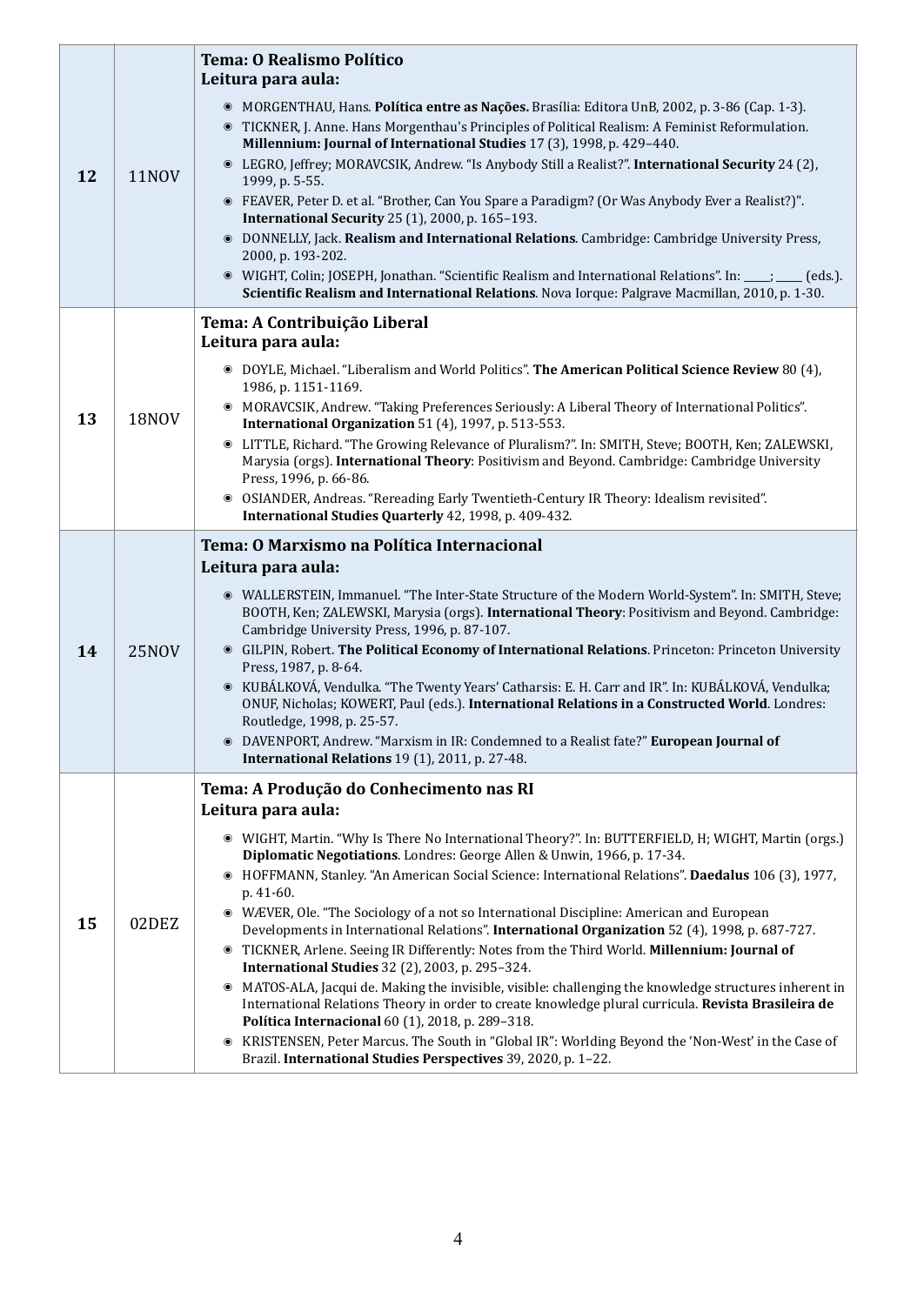#### **4. METODOLOGIA DAS AULAS**

- 1) As aulas acontecerão em ambiente virtual. Ela será iniciada por uma breve explanação do professor sobre a temática da aula, a partir da qual os alunos engajarão em debates, com suas observações, críticas e comentários sobre o texto analisado.
- 2) As aulas têm a duração de 3 (três horas), incluindo um intervalo conforme este se mostre necessário.
- 3) Você espera que eu esteja em sala com o texto lido e comentado, para a boa condução da aula. Saiba que eu espero o mesmo de você. Por isso, é recomendável que os alunos tenham anotações e/ou marcações dos textos previamente separados, de forma a facilitar a intervenção e garantir a constância do debate.

#### **5. AVALIAÇÃO, CRITÉRIOS E PRAZOS**

- 1) O nível de leitura deste curso é ALTO. Imagino que não seja a única disciplina que você cursará, mas o curso exige dedicação e foi montado para proporcionar uma formação sólida na área. Tentei ao máximo manter apenas os textos necessários - ao ler o programa, você pode não acreditar, mas é verdade.
- 2) A avaliação final será resultado da combinação de três fatores:
	- o Participação nos debates em aula: 30%
	- o Primeira avaliação: 30%;
	- o Paper final:  $40\%$ .
- 3) Por participação em sala, eu considero uma diversidade de fatores. Primeiro, partimos do pressuposto que você leu os textos da aula, reletiu sobre eles e está pronto para discuti-los criticamente. Além disso, você estaria pronto/a (ou disposto/a) a fazer uma breve apresentação sobre o livro da semana em sala, abordando seus argumentos centrais e como eles são adequados ao debate contemporâneo. Espera-se, também, que você seja capaz de entender e criticar o argumento dos demais alunos, de forma compatível com um programa de pós-graduação.
- 4) A primeira avaliação será em formato de artigo, com cerca de três mil palavras. Você deverá responder a uma ou mais perguntas formuladas pelo professor, com base na literatura estudada até aquela etapa do curso. Instruções mais detalhadas serão fornecidas em momento apropriado.
- 5) A terceira parte da avaliação é um paper final (de cerca de 7 mil palavras), com base nas instruções dadas pelo professor. Nele você deverá explorar um tema relativamente conhecido das agendas internacionais e refletir sobre duas questões.
	- o Esse tema pode ser explorado a partir de algum texto clássico, mas que não está presente nas correntes contemporâneas de pensamento/teorias de relações internacionais?
	- o Algum desses textos clássicos oferece uma estratégia de política exterior para o Brasil se posicionar/avançar na agenda deste tema?
- 6) Fazer seu próprio trabalho é essencial. Em TODOS os trabalhos você deverá citar todas as fontes de informação, referências ou ideias que não forem suas. Ou seja: você não pode copiar e colar seu trabalho da internet. Você não pode entregar um trabalho que não tenha sido feito por você para essa disciplina. Nada de trabalhos de terceiros, baixados da internet ou comprados.